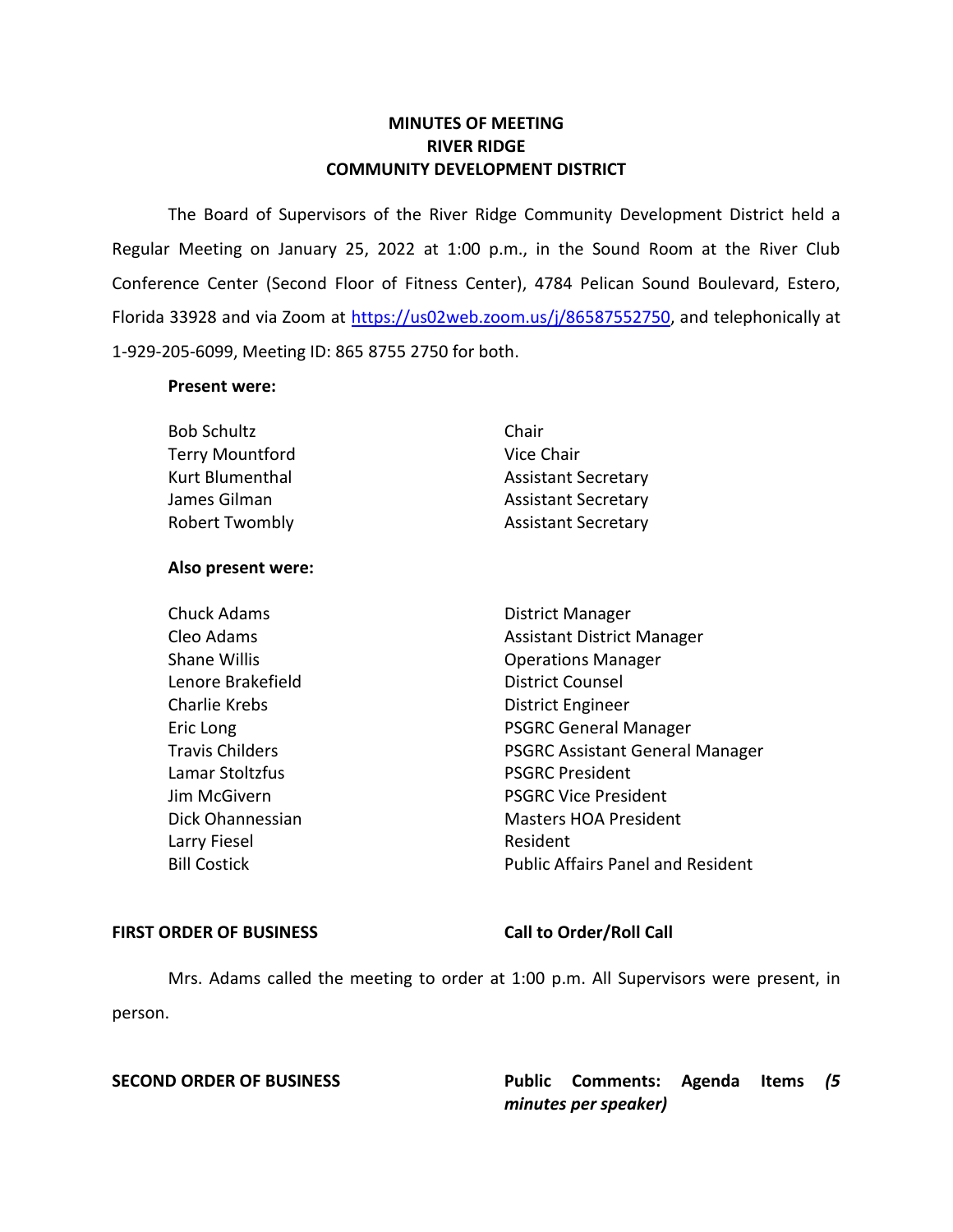There were no public comments.

### **THIRD ORDER OF BUSINESS Updates: SOLitude Lake Management**

## • **Status of Lake H1-B**

Mrs. Adams reported the following on behalf of Mr. Kurth who was not present:

 $\triangleright$  All "H" lakes were looking very good.

 $\triangleright$  The test results to establish a baseline for water quality were pending.

➢ Lake H1-B nano-bubbler electrical project remained ongoing. Florida Power & Light (FPL) passed the meter box inspection and the electrician is now waiting on the directional bore.

Mr. Mountford felt that the Lake H1-B water levels are always lower than the other lakes and asked if a natural flow of water existed between the lakes to bring it up to the same level. Mr. Krebs stated that Lakes H1-B, H2-B and H3-B are interconnected; the surveyor would have to mark the water levels at the same time on all three lakes to determine if there is a difference in the elevation. He noted that, when water levels drop, plantings around the lakes make it appear as if the lake is lower than it is. Mr. Krebs would inspect Lake H1-B.

Mr. Schultz agreed that Lake H1-B looked good and noted that Lake H1-A had algae along the shorelines. Mrs. Adams stated she would submit a work order to SOLitude.

## **FOURTH ORDER OF BUSINESS** Continued Discussion: Corkscrew Circle **Project**

• **Signage at Roundabout** 

## • **Lykins-Signtek, Inc., Solar Yield Sign Estimate #44182**

Mr. Krebs presented a \$4,500 proposal to install a flashing yield sign. Mr. Blumenthal and Mr. Mountford were concerned about the cost of the sign. Rather than installing a sign, the Board agreed with Staff's suggestion to provide an updated safety letter to Mr. Long and for Mr. Long to e-blast it to residents and address it during the upcoming Safety Saturdays.

## **FIFTH ORDER OF BUSINESS**

## **Continued Discussion: Traffic Safety in the Masters**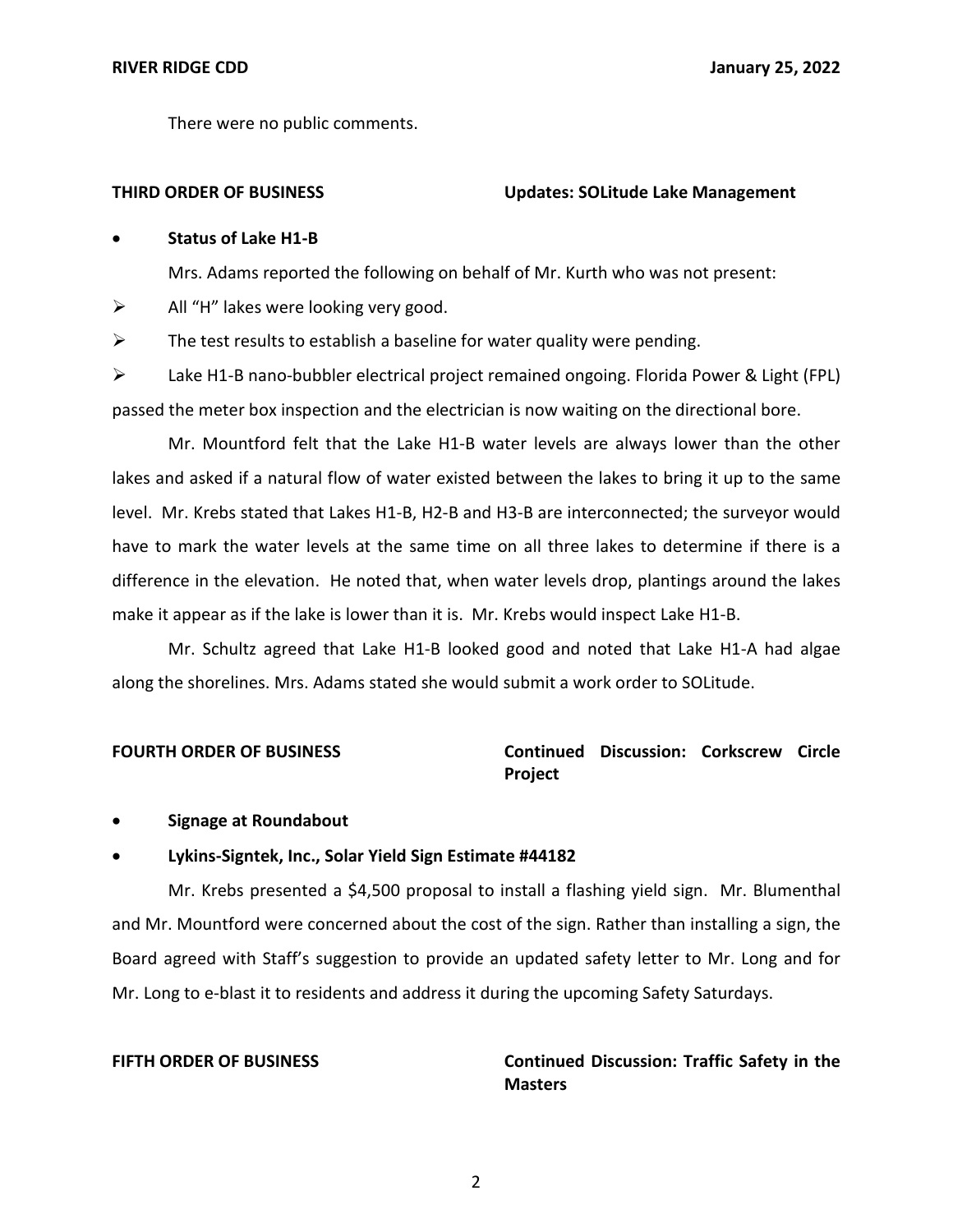Mr. Krebs referred to the parking requirements, which state that no parking is permitted within 20' of an intersection and 30' of a stop sign. He stated that the Masters' request would prohibit parking at each intersection and, although it would result in the corner of the homeowners' lots not having guest parking in front of the residence, he recommended it because it addresses the visibility issues in that area. Mr. Krebs indicated that the specification for sign spacing is 25' to 75' apart; a total of five signs going out and two at each corner would be needed. He was unsure if yellow paint would stop people from parking in the area.

Mr. Blumenthal voiced his opinion that three of his neighbors in attendance would disagree with my point of view. He felt that painting a strip on the east side of the road would not solve the problem but it would, though, for the intersections. As he observed several work trucks with trailers working on various projects, he believed The Masters' request to limit parking was disingenuous. He noted that some residents hold parties where guests park on both side of the streets, which creates the same type of emergency access problems.

A resident disagreed with Mr. Blumenthal's point and voiced their opinion that the entrance had worsened due to vendor delivery trucks and it being used as a picnic area. He was concerned about emergency vehicle response times and supported no parking signage on the east side of the road.

Masters HOA President Dick Ohannessian thanked the Board for discussing this matter. As safety is of everyone's concern, the need to ensure access for emergency vehicles was of paramount concern, he encouraged the Board to continue discussions and support installing a no parking sign on one side of the street, from the northeast corner house to the edge of the road, as soon as possible.

Resident Bill Costick agreed with the previous comment and stated he experienced several instances where he could not drive his golf cart through. He felt that installing "No Parking" signage on the east side from the main drive, was a reasonable request.

 **On MOTION by Mr. Gilman and seconded by Mr. Schultz, with Mr. Gilman, Mr. Schultz, Mr. Mountford and Mr. Twombly in favor and Mr. Blumenthal dissenting, acceptance of the District Engineer's plan and authorizing the District Engineer to obtain proposals to present at the next meeting, was approved. [Motion passed 4-1]** 

3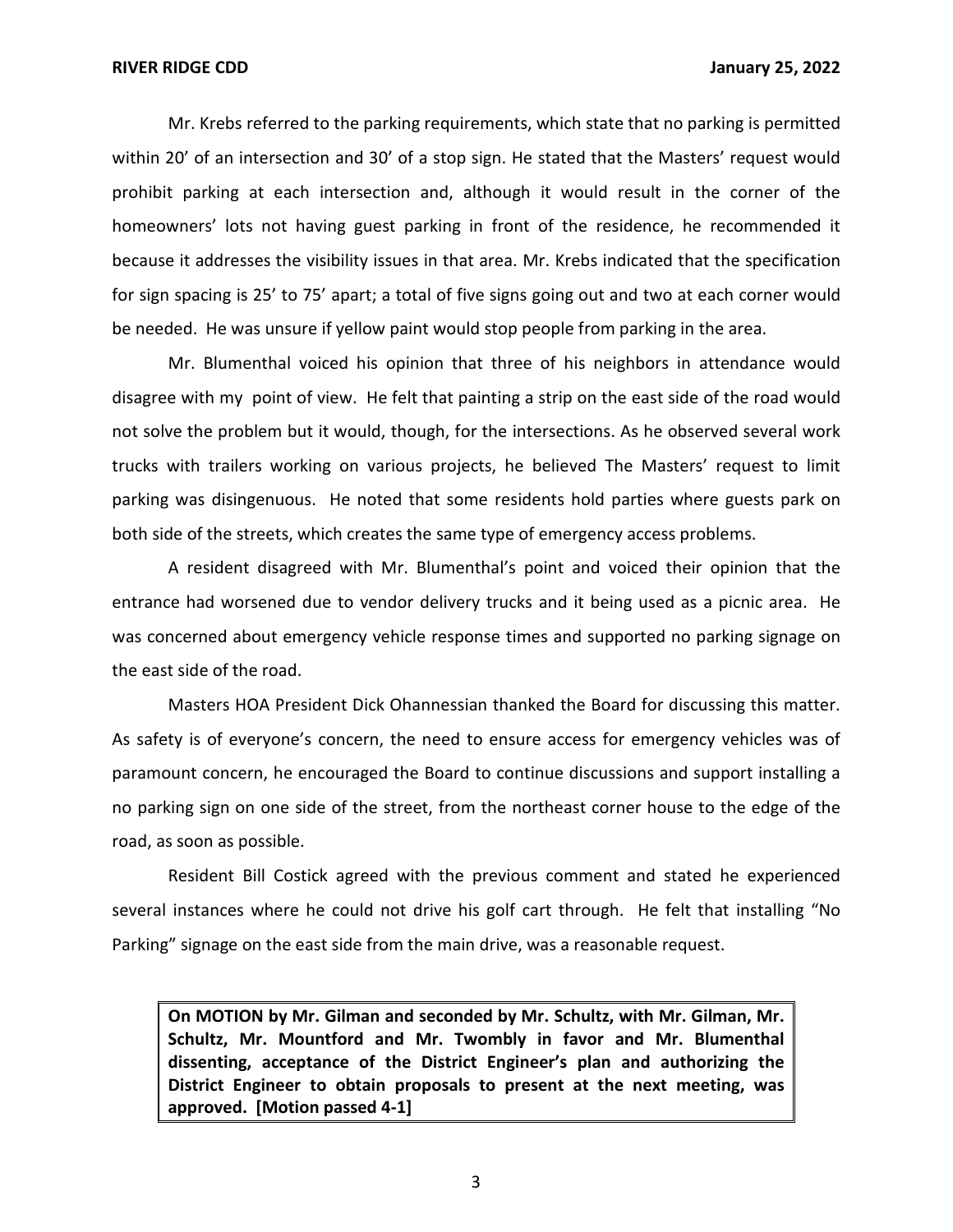#### **Unaudited Statements as of December 31, 2021**  SIXTH ORDER OF BUSINESS **Acceptance** of Unaudited Financial

Mrs. Adams presented the Unaudited Financial Statements as of December 31, 2021. The FY2022 Operations Financial Impact Analysis Report was distributed.

Mr. Schultz commented owing The Club money. Mr. Adams stated that payment to The Club was in progress; the invoice was received two days ago and covered everything except for the three filter injection systems and minor electrical work. He believed the project will come in under the \$674,000 budgeted.

In response to a question about the CDD paying for the injection systems, Mr. Adams stated the initial system was not working as intended. He would request an updated proposal from Mr. Mike Radford, of M.R.I., and send a copy to Mr. Long to review for accuracy.

Mr. Adams responded to questions and explained the "Due to Special Revenue Fund (SPF)" budget line item. He felt that the amount budgeted for "NPDES report filing" was sufficient. Page 3 of the Check Detail Report reflected payment to Counsel, Greenspoon Marder LLP, instead of netting it out to the line of credit proceeds.

The financials were accepted.

### SEVENTH ORDER OF BUSINESS **Approval of December 14, 2021 Regular Meeting Minutes**

Mrs. Adams presented the December 14, 2021 Regular Meeting Minutes. All edits were previously submitted to Management, which included the following change:

After Line 32: Insert "Lamar Stoltzfus" and "PSGRC President"

 **On MOTION by Mr. Gilman and seconded by Mr. Blumenthal, with all in favor, the December 14, 2021 Regular Meeting Minutes, as amended to incorporate edits previously submitted to Management, were approved.** 

#### • **Active Action and Agenda Items**

Items 3, 4, 8, 9, 12, 13, 14, 15 and 18 were completed. Item 11 was deleted, as it was a duplicate of Action Item 5.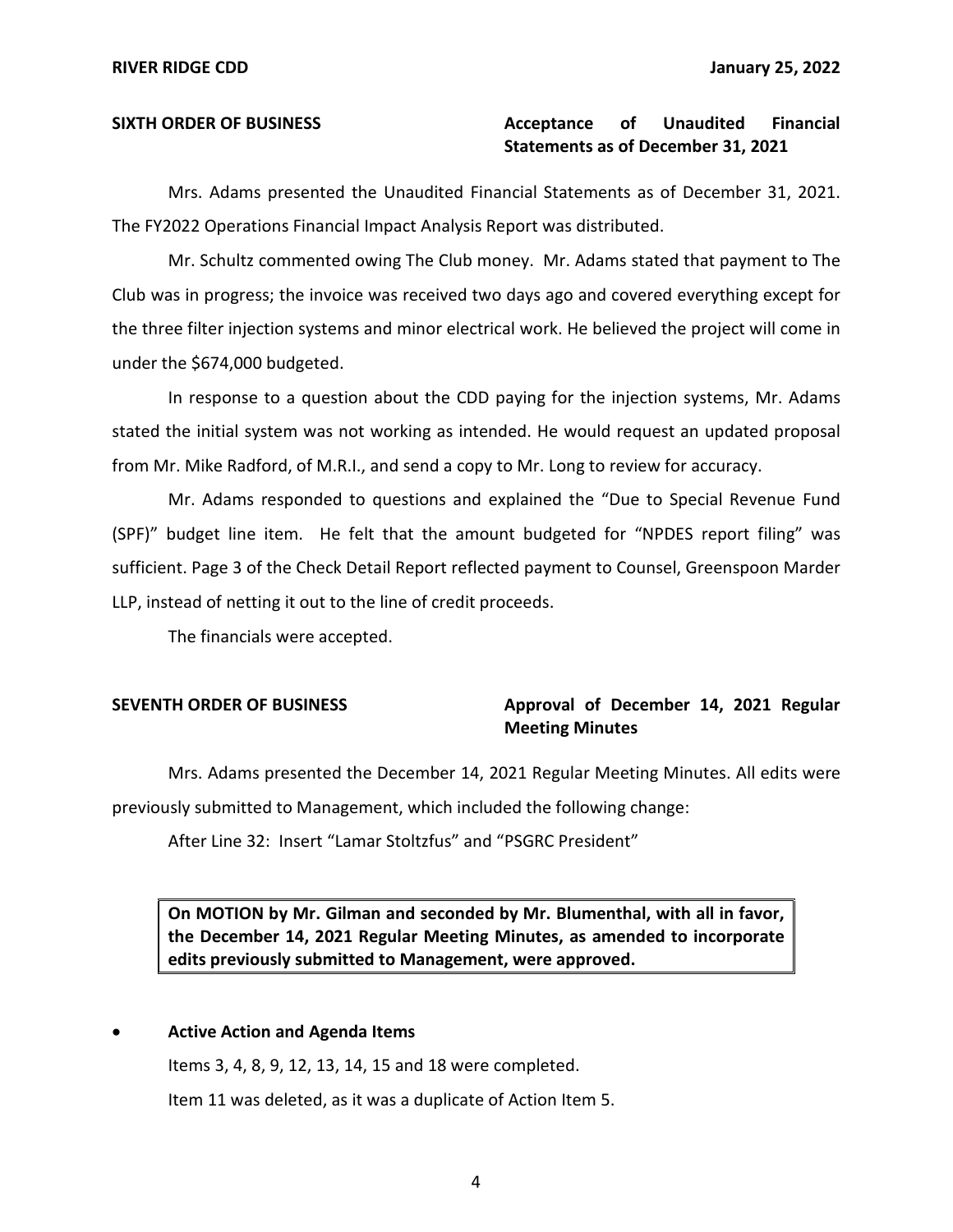#### **RIVER RIDGE CDD January 25, 2022**

#### **EIGHTH ORDER OF BUSINESS Staff Reports**

#### **A. District Counsel:** *Woodward Pires & Lombardo, P.A.*

Ms. Brakefield reported on the following:

 $\triangleright$  Tow Policy: The CDD is authorized to tow vehicles once signage is posted.

➢ Ownership of Portion of Corkscrew Road: After in depth research, Mr. Pires concluded that Lee County owns Corkscrew Road and only the County Commissioners can vacate that ownership.

Mr. Long stated that Mr. David Willems, of the Village of Estero, contacted him today regarding providing him with information about something in the zoning that pointed out ownership for that section of Corkscrew Road. Mr. Long conveyed Mr. Pires' conclusion, which differed. He was asked to forward the information to Staff.

District Counsel would present a memorandum related to each of the above items at the next meeting.

Discussion ensued regarding the PSGRC having maintained the landscape on a voluntarily basis and the CDD having striped the road. Mr. Krebs stated he would email information to Mr. Pires and District Staff about needing to address long-term stormwater management in that area, sometime. Mr. Krebs discussed the Village of Estero having the ability to obtain a federal grant to install a multi-use path, which would eventually benefit the CDD.

#### **B. District Engineer:** *Hole Montes, Inc.*

Mr. Krebs reported the following:

# • **Proposal for Moving Paver Stop Bar Located at Pelican Sound Blvd. & Pelican Sound Dr.**

Mr. Krebs presented a \$4,500 proposal from MAJ to move the paver stop bar 4' to resolve line of sight issues with the monument sign. The proposal included labor and materials; it would be necessary to order additional white pavers, which were out of stock.

Mr. Krebs gave an overview of specific areas where vehicles are experiencing visibility issues. He recommended moving the stop bar so that it is parallel to the cross walk, similar to what was discussed for Island Sound, unless the PSGRC decides to move the monument within the next few months. Mr. Long thought that this is the most dangerous intersection in the CDD

5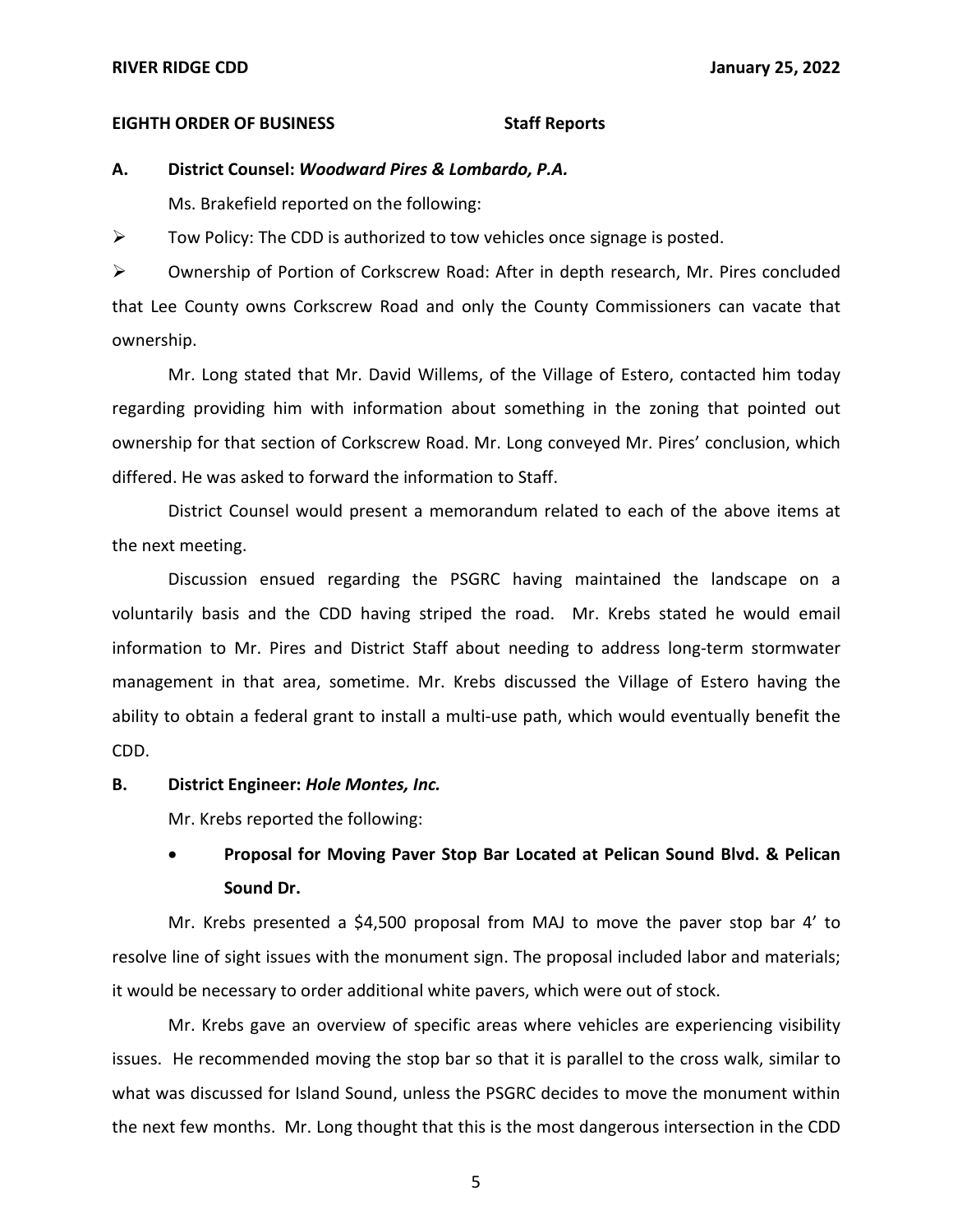and offered to look into the suggestion to move the monument, as the PSGRC designated funds to replace the smaller monuments in 2025. Discussion ensued regarding where the original pavers were located prior to the first paver project and how the suggestion to install a traffic mirror would not resolve the issue.

Mr. Schultz motioned to move the stop bar and approve the proposal. The motion died due to a lack of a second.

Mr. Krebs reported the following:

➢ The pipe repair project at Turnberry was completed and available for viewing on video.

 $\triangleright$  A Change Order to repair the junction box and install the new one is necessary. M.R.I. had difficulty locating the junction box and, once found, had to break the seal and found an intrusion of tree roots.

 $\triangleright$  Curb and Pavement Repair Project: Collier Paving was preparing the proposal, which would be forwarded to Mrs. Adams upon receipt.

➢ PowerPoint Presentation: Homeowners at the HOA meeting about drainage were appreciative of the information provided.

 **On MOTION by Mr. Mountford and seconded by Mr. Blumenthal, with all in favor, the Change Order for additional funds to replace and seal the new junction box at Turnberry and to complete the repairs, in a not-to-exceed amount of \$6,500, was approved.** 

Mr. Schultz asked for the status of the Torrey Pines asphalt project. Mr. Krebs stated that Collier Paving was preparing the proposal for both the curb and pavement repair projects. He suggested having the roots cut to prevent future incidents prior to repairing the missing piece of asphalt before the right turn into Gleneagles.

Mr. Blumenthal stated that he received emails from several Pinehurst residents about the Dry Retention area near the road, at the Corkscrew Circle entrance, filling up between the T-Box and River Holes 8 and 9, which might result in spilling into the retention pond and overflowing elsewhere.

Mr. Schultz felt that the area does not give a good first impression of the community and it needs to be cleaned. Mr. Mountford felt that Lake Hole 9 should be cleaned, as well.

6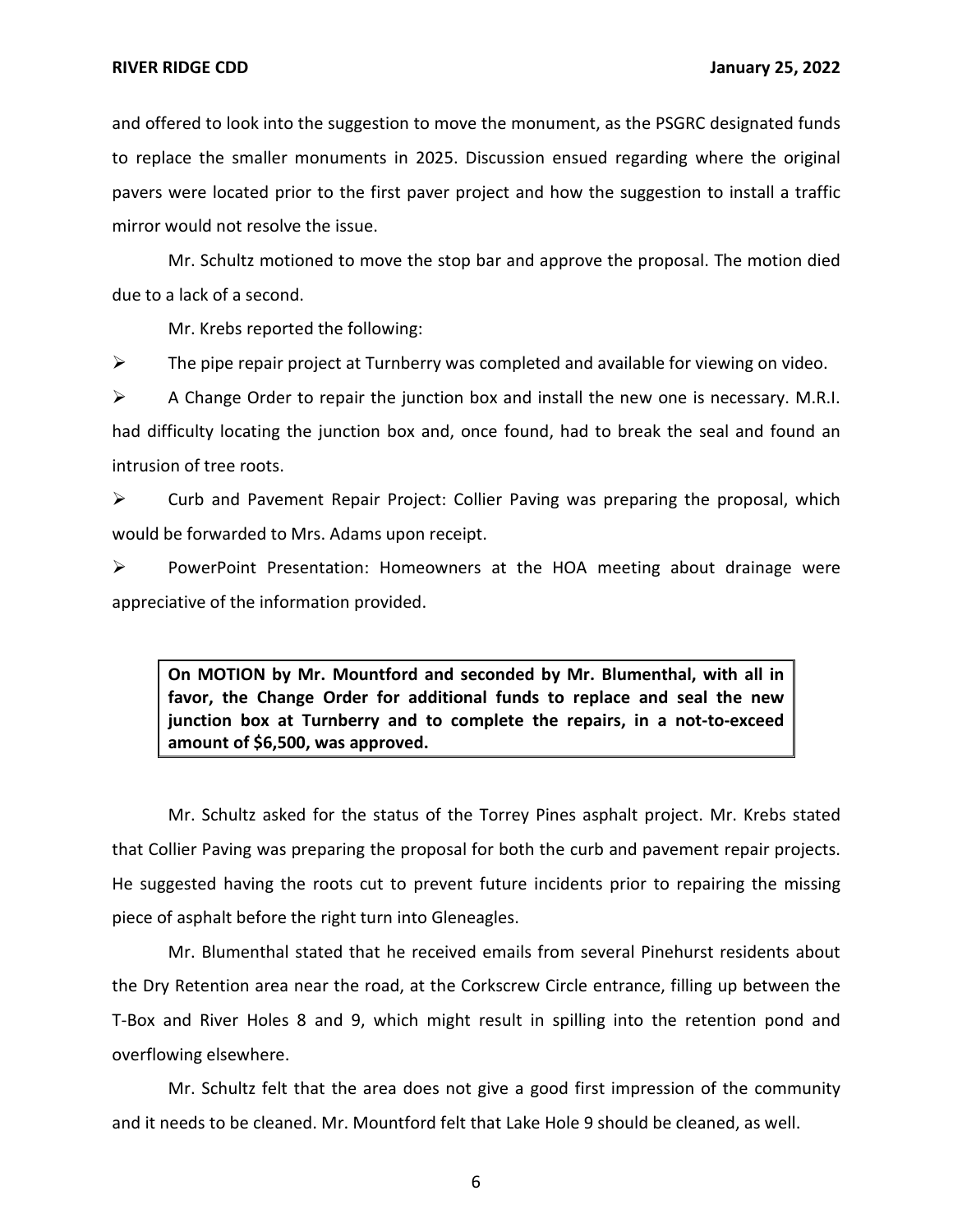Mr. Krebs was asked to research and determine what these areas were designated as and to have MRI inspect the current conditions of the pipes at the 4515 through 4523 and 4559 locations, including determining if drainage is working as designed.

## **C. District Manager:** *Wrathell, Hunt and Associates, LLC*

## **I. Key Activity Dates**

The Key Activity Dates List was included for informational purposes.

## **II. NEXT MEETING DATE: February 22, 2022 at 1:00 P.M.**

## • **QUORUM CHECK**

All Supervisors confirmed their attendance at the February 22, 2022 meeting.

#### and **NINTH ORDER OF BUSINESS Supervisors' Requests and Public Comments** *(5 minutes per speaker***)**

Mr. Schultz assigned the following tasks to CDD Staff:

➢ Mr. Long, Mr. Krebs and Mr. Adams: Provide updated information on the upcoming golf course irrigation filtration system upgrade project in the next few months in preparation for the proposed Fiscal Year 2023 budget discussions in May.

 $\triangleright$  Mr. Willis: Review the prior year's CDD annual newsletter and work with Mr. Twombly to prepare one for review at the next meeting. The newsletter would be posted on the CDD website and e-blasted.

 $\triangleright$  Mrs. Adams: Respond to homeowner and resident emails directed to her and Mr. Long.

## **TENTH ORDER OF BUSINESS Adjournment**

There being nothing further to discuss, the meeting adjourned.

 **On MOTION by Mr. Blumenthal and seconded by Mr. Gilman, with all in favor, the meeting adjourned at 2:06 p.m.** 

## [SIGNATURES APPEAR ON THE FOLLOWING PAGE]